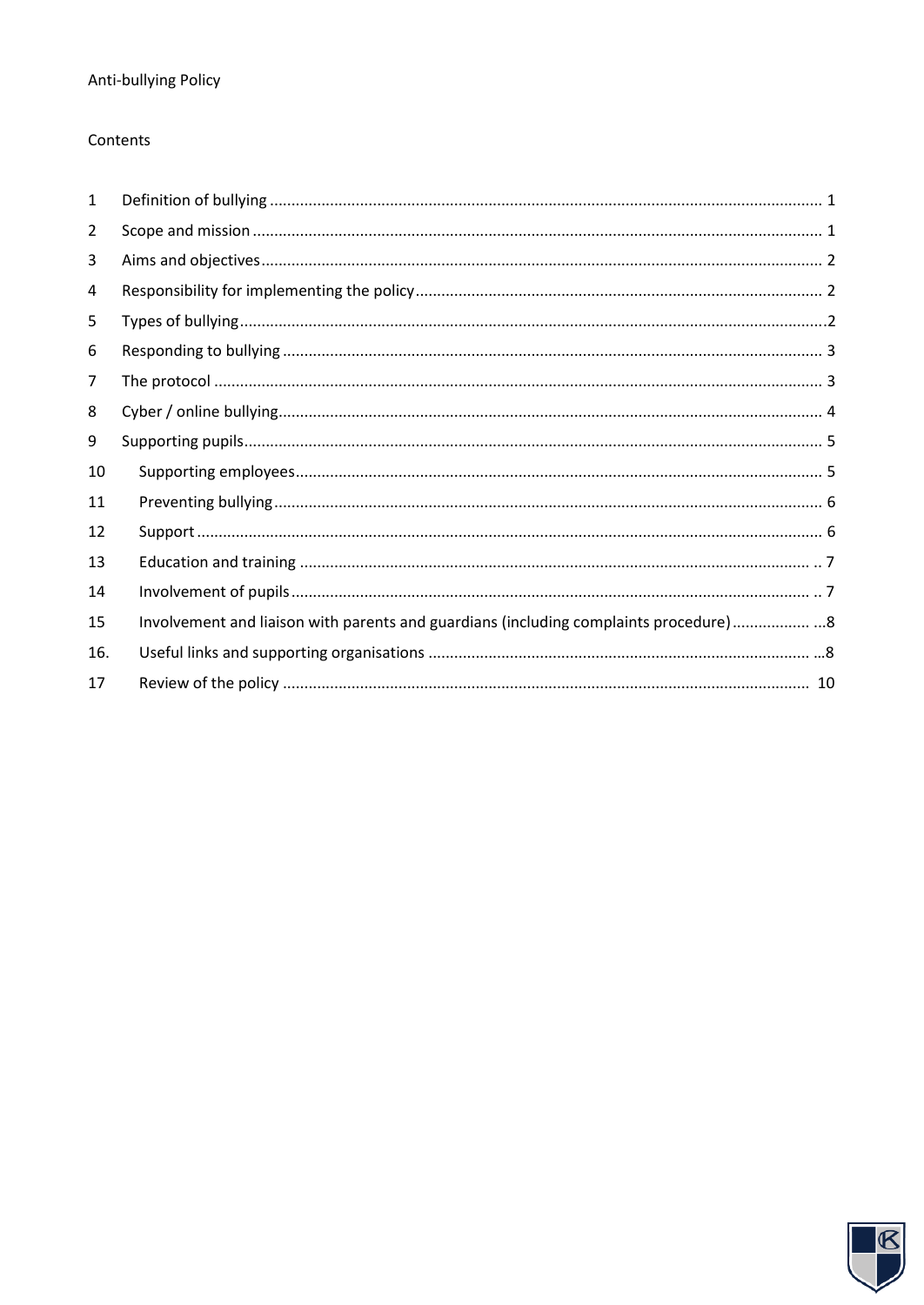1.1 Bullying is "behaviour by an individual or a group, repeated over time that intentionally hurts another individual either physically or emotionally". (DfE "Preventing and Tackling Bullying", July 2017)

1.2 Bullying can include: name calling, taunting, mocking, making offensive comments; kicking; hitting; taking belongings; producing offensive graffiti; gossiping; excluding people from groups and spreading hurtful and untruthful rumours.

1.3 This includes the same unacceptable behaviours expressed online, sometimes called online or cyberbullying. This can include sending offensive, upsetting and inappropriate messages by phone, text, instant messenger, through gaming, websites, social media sites and apps, and sending offensive or degrading photos or videos.

1.4 Bullying can be a form of peer on peer abuse and can be emotionally abusive; it can cause severe and adverse effects on children's emotional development.

1.5 Bullying is not having a single argument or fight with some. It isn't saying something bad to someone once when you are angry. Bullying goes on deliberately (on purpose) over a period of time.

2 Scope and mission

The school:

2.1 Has an anti-bullying policy which is reviewed annually.

2.2 Promotes positive relationships, to help prevent bullying.

2.3 Recognises that some members of our community may be more vulnerable to bullying and its impact than others; being aware of this will help us to develop effective strategies to prevent bullying from happening and provide appropriate support, if required.

2.4 Has a commitment to intervention by identifying and tackling bullying behaviour appropriately and promptly.

2.5 Will ensure that pupils are aware that bullying concerns will be dealt with sensitively and effectively; that everyone should feel safe to learn and abide by the anti-bullying policy.

2.6 Requires all members of the community to work to uphold the antibullying policy.

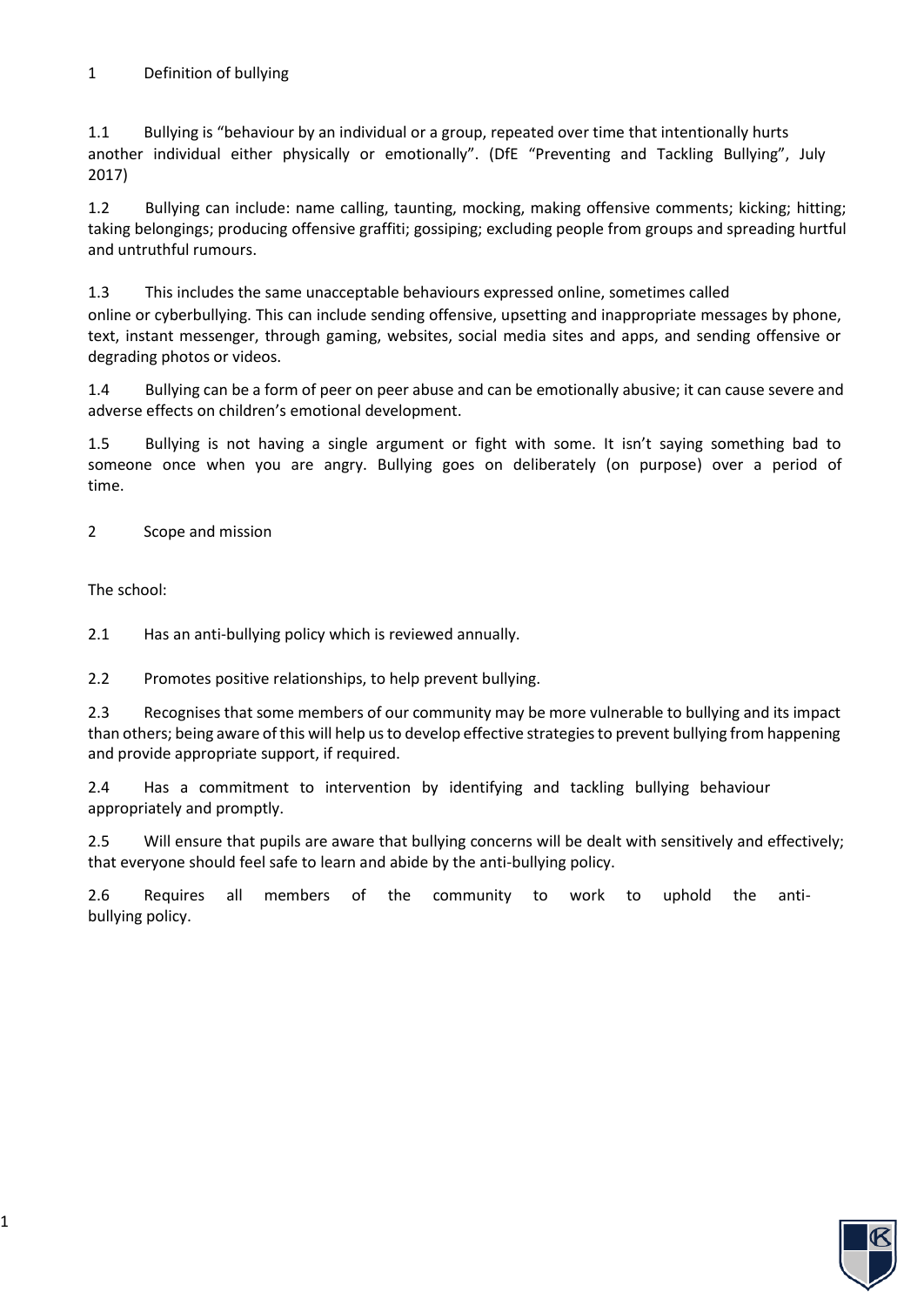2.7 Will report back to parents/guardians regarding concerns on bullying, dealing promptly with complaints.

2.8 Seeks to learn from good anti-bullying practice elsewhere.

2.9 Utilises support from the Local Authority and other relevant organisations when appropriate.

3 Aims and objectives

3.1 Our vision is to ensure that all members of our community enjoy a positive, safe and enriching experience set. We expect pupils and all stakeholders to contribute positively to the common good of the whole school community.

3.2 Kirkby College recognises that bullying, especially if left unaddressed, can have a devastating effect on individuals; it can create a barrier to learning and have serious consequences for social, emotional and mental wellbeing.

3.3 By effectively preventing and tackling bullying, our school can create a safe environment where the potential of everyone in our community is nurtured and developed to reach their full potential.

4 Responsibility for implementing the policy

4.1 Day-to-day responsibility for delivering the Anti-bullying Policy is the responsibility of all staff, but will be overseen by the Assistant Headteacher (Behaviour & Welfare) alongside the senior and pastoral leaders.

4.2 All employees of Kirkby College will consistently follow the Policy. All staff are responsible for the behaviour of children when engaged in activities directly related to the work of the school.

4.3 The implementation of the Policy and respective annexes are quality assured in by the Heads of House and Assistant Headteacher (Behaviour & Welfare).

4.4 All staff, including: governors, senior leadership, teaching and non-teaching staff, support, uphold and implement this policy accordingly.

4.5 Parents/guardians support their children and work in partnership with the respective academy.

## **5 Types of Bullying**

Types of bullying include (but are not limited to):

- Bullying related to race, religion, nationality or culture
- Bullying related to SEND (Special Educational Needs or Disability)
- Bullying related to appearance or physical/mental health conditions
- Bullying related to sexual orientation (homophobic bullying)
- Bullying of young guardians, children in care or otherwise related to home circumstances
- Sexist, sexual and transphobic bullying
- Bullying via technology, known as online or cyberbullying

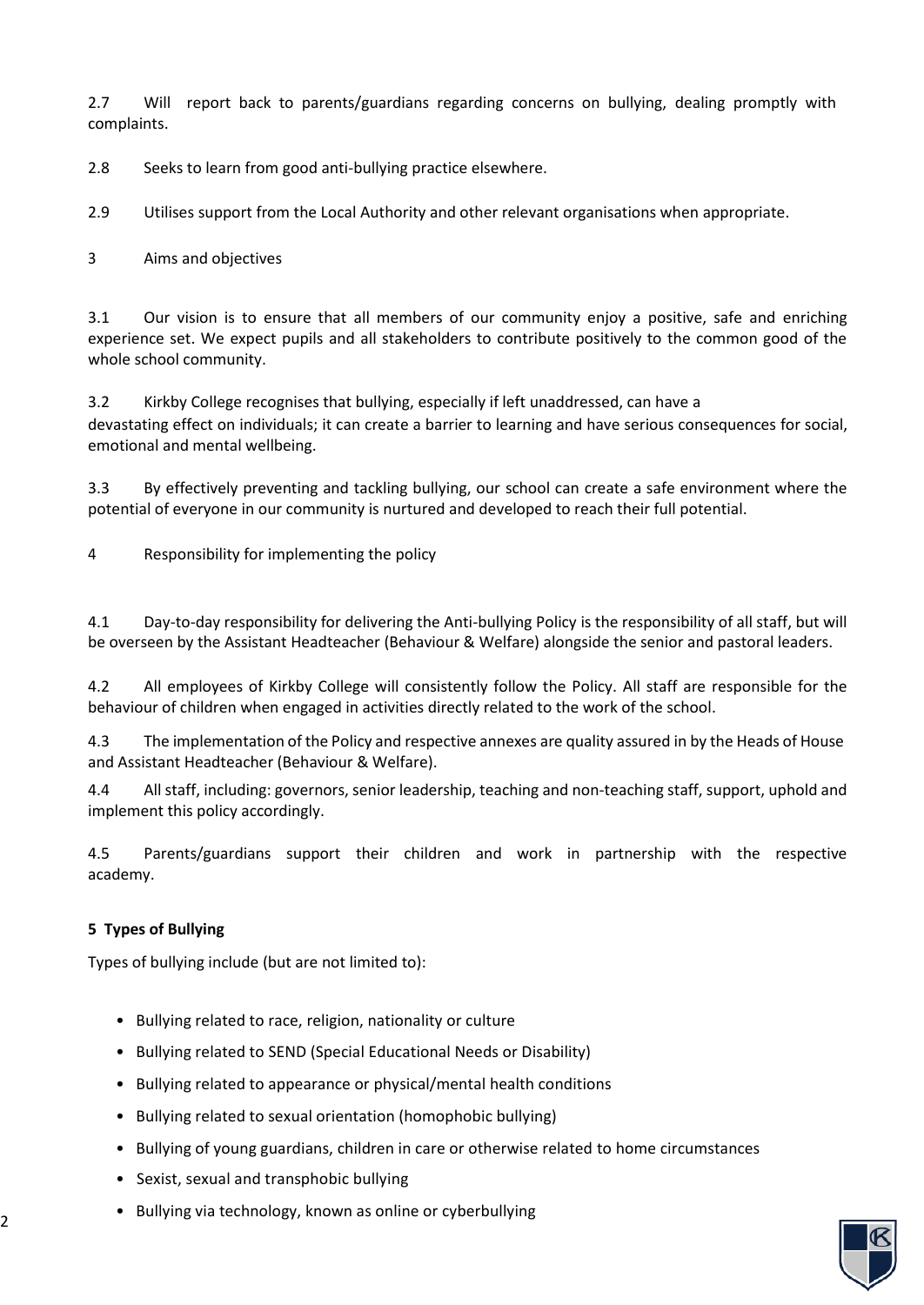6.1 The school has clear systems to report any type of bullying. This includes those who are the victims of bullying or have witnessed bullying behaviour.

6.2 Pupils should initially report bullying to their Class teacher or Form Tutor.

6.3 The school will take appropriate action.

6.4 The school will log all concerns in the most appropriate format.

6.5 Parents or guardians should report their initial concerns about possible bullying to their child's Form Tutor. The school will take appropriate action.

6.6 Visitors or bystanders should report bullying at the main reception and it will be passed on to the appropriate member of staff.

6.7 A 'Bullying Log' is used to ensure that individual incidents are followed up. It may also be used to identify trends and inform preventative work; leading to further development of the anti-bullying policy.

6.8 The management of a bullying incident will involve dialogue between the relevant combination of staff and pupils. In more persistent cases the dialogue may include parents and/or supporting agencies, (e.g. Targeted Support Service, Police, Education Psychology Service, Special Needs Support Service and School Health/ Healthy Families personnel).

6.9 Parents of any children involved in bullying will be contacted and kept informed by the designated member of staff.

6.10 Responses to bullying will be varied, depending upon context and the needs of all parties involved.

6.11 The school expects all staff to outlaw bullying in their responses to a student's behaviour in the context of lessons, tutorials and assemblies. The school encourages pupils to support each other and show disapproval to the act of bullying.

7 The protocol

7.1 The designated safeguarding lead will be informed of all bullying issues where there are safeguarding concerns.

7.2 Sanctions and support for individuals will be implemented, in consultation with all parties concerned.

7.3 If necessary, other agencies may be consulted or involved, such as: the police (if a criminal offence has been committed) or other local services including early help or children's social care (if a child is felt to be at risk of significant harm).

7.4 A clear and precise account of the incident will be recorded in accordance with existing procedures. This will include recording appropriate details regarding decisions and action taken.

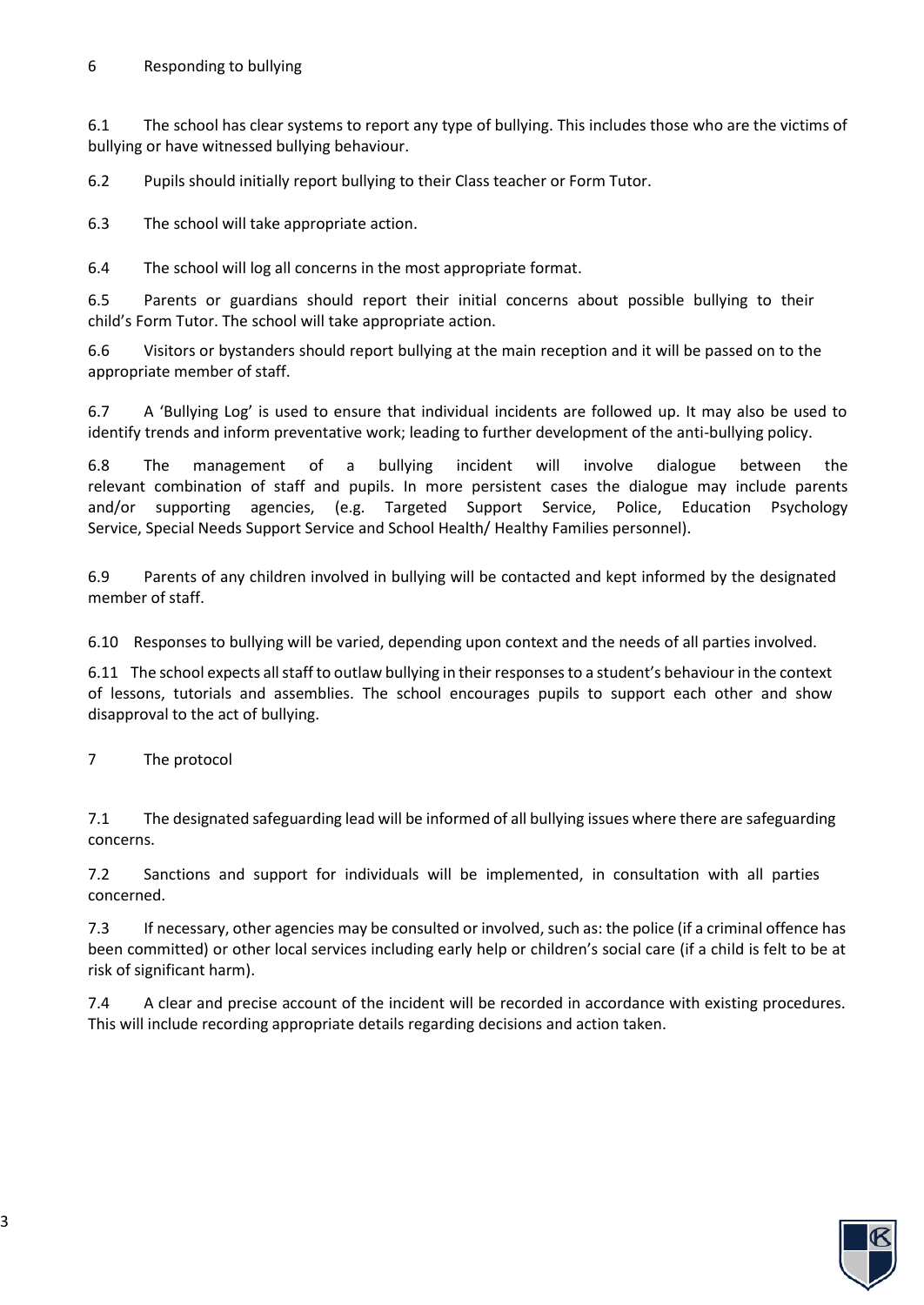- 8.1 The school defines cyberbullying thus:
	- Cyberbullying (or online bullying) is bullying using technologies, particularly over the internet or via mobile and gaming networks.
	- Cyberbullying is the use of technologies by an individual or by a group of people to deliberately and repeatedly upset someone else.

Technology can be used to carry out a wide range of unacceptable or illegal behaviours.

8.2 Cyberbullying can be an extension of face-to-face bullying, with technology providing an additional route to harass an individual or group. It can also be a way for someone being bullied face-to-face to retaliate.

8.3 Cyberbullying can be carried out by individuals or groups who are known to the person being bullied. There are also cases where individuals have been cyberbullied by people or groups they have never met.

8.4 Kirkby College recognises that any member of the school community - student, staff member, parent or guardian - can be involved in and be affected by cyberbullying.

Cyberbullying can take place between pupils; between pupils and staff; between parents and guardians and pupils; between parents and guardians and staff; and between staff members.

8.5 Kirkby College encourages parents/guardians to take responsibility for their child's internet usage. This includes their child's use of all social media platforms and how their child interacts online with other members of the respective school community. This will not only help protect their child online but also other members of the academy community. Further safeguarding guidance and advice can be found in the 'Safeguarding and Child Protection Policy'.

8.6 When responding to cyberbullying concerns, the school will:

8.6.1 Act as soon as an incident has been reported or identified, and to follow specific protocols as laid out in the respective annex.

8.6.2 Provide appropriate support for the person who has been cyberbullied.

8.6.3 Work with the person who has carried out the bullying to ensure that it does not happen again.

8.6.4 Inform and work with parents to mitigate against future issues involving cyberbullying.

8.6.5 Consider confiscation and a search of pupils' electronic devices, such as mobile phones, in accordance with the law, specifically section 15 of the DfE 'Searching, Screening and Confiscation at School- January 2018) advice

8.6.6 Request the deletion of locally-held content and content posted online if they contravene the school behavioural protocols.

8.6.7 Ensure that sanctions are applied to the person responsible for the cyberbullying; in conjunction with steps to change the attitude and behaviour of the bully, as well as ensuring access to any additional help that they may need.

8.6.8 Inform the police if they believe a criminal offence has been committed.

8.6.9 Provide information to staff and pupils regarding steps they can take to protect themselves online.

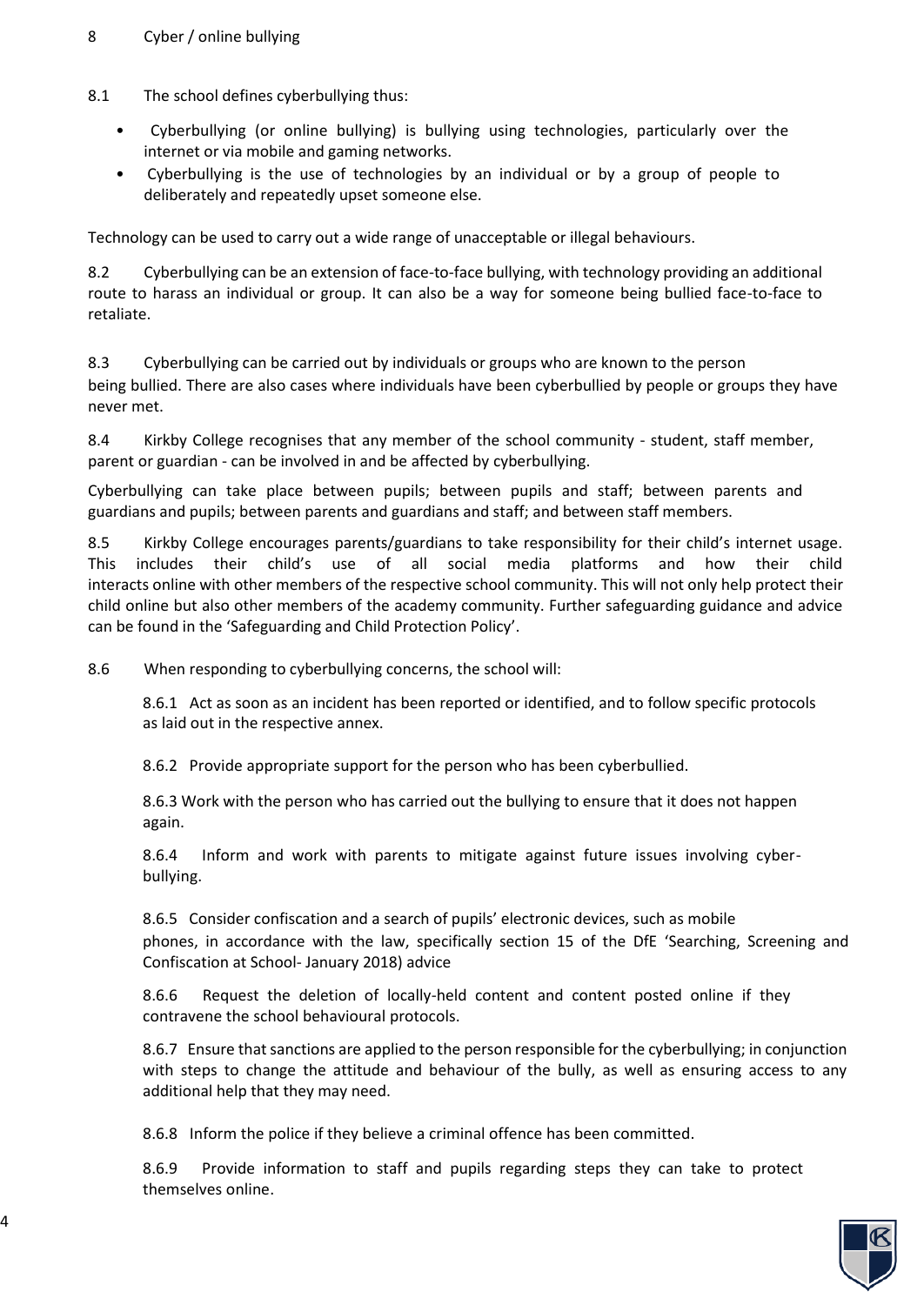#### 9 Supporting pupils

Pupils who have been bullied can expect to be:

9.1 Given reassurance and provided with continuous support to work towards restoring selfesteem and confidence.

9.2 Offered an opportunity to discuss the experience with their class teacher, tutor or Head of House.

9.3 Advised to keep a record of the bullying as evidence and discuss how to respond to concerns and build resilience as appropriate.

9.4 Connected with the wider community and local/national organisations - when appropriate to provide further or specialist advice and guidance; this could include support through Early Help or Specialist Children's Services, or support through Child and Adolescent Mental Health Services (CAMHS).

Pupils who have perpetrated the bullying will be helped by:

9.5 Discussing what happened, establishing the concern and the need to change.

- 9.6 Informing parents/guardians to help change the attitude and behaviour of the child.
- 9.7 Providing appropriate education and support regarding their behaviour or actions.
- 9.8 Sanctioning, in line with respective academy behaviour/discipline protocol.

9.9 Working with the wider community and local/national organisations - when appropriate - to provide further or specialist advice and guidance; this may include involvement from the Police or referrals to Early Help, Specialist Children's Services, or Child and Adolescent Mental Health Services (CAMHS) as appropriate.

10 Supporting employees

The school recognises that bullying of staff, whether by pupils, parents or other staff members, is unacceptable.

10.1 Employees who have been bullied or affected will be supported (when relevant) through the Disciplinary and / or Grievance Policy (HR) and in accordance with the existing protections outlined in the Safeguarding and Anti-Bullying Policies.

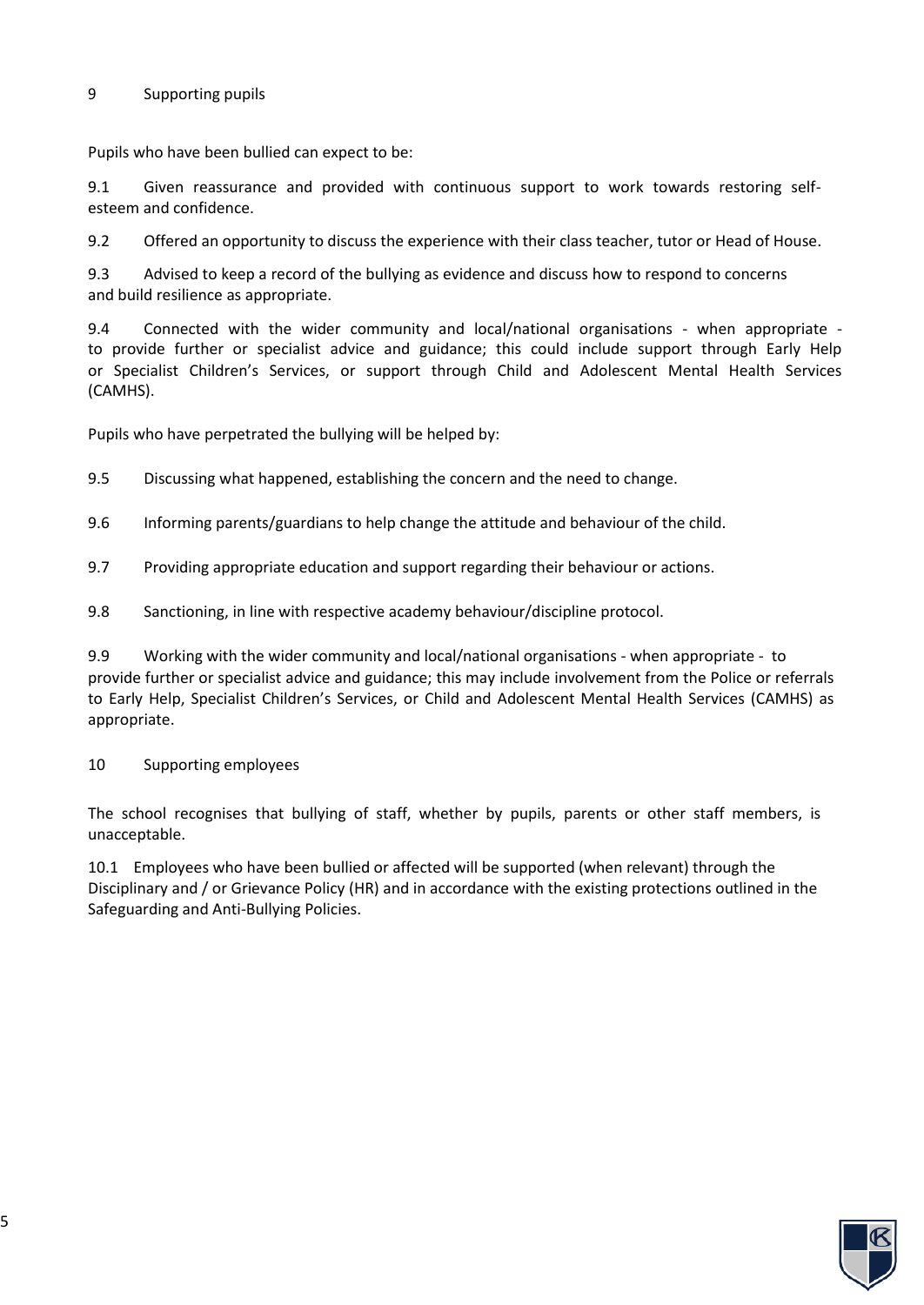#### 11 Preventing bullying

The whole school community will commit to:

11.1 Creating and supporting an inclusive environment which promotes a culture of mutual respect, consideration and care for others.

11.2 Recognise that bullying can be perpetrated or experienced by any member of the community, including adults and children (peer on peer abuse).

11.3 Openly discuss differences between people that could motivate bullying, such as: religion, ethnicity, disability, gender, sexuality or appearance related difference. Also children with different family situations, such as looked after children or those with caring responsibilities.

11.4 Challenge practice and language which does not uphold the values of tolerance, nondiscrimination and respect towards others.

11.5 Encourage the safe and respectful use of technology, especially mobile phones and social media.

11.6 Work with staff, the wider community and outside agencies to prevent and tackle concerns including all forms of prejudice-driven bullying.

11.7 Actively create "safe spaces" for vulnerable children and young people.

11.8 Celebrate success and achievements to promote and build a positive ethos.

12 Support

Kirkby College community commits to:

12.1 Providing a range of approaches for pupils, staff and parents/guardians to access support and report concerns.

12.2 Regularly updating and evaluating practice - taking into account the developments of technology

12.3 Providing up-to-date advice and education to all members of the community regarding positive online behaviour.

12.4 Taking appropriate, proportionate and reasonable action, in line with Nottinghamshire or County Council guidance which involves or affects pupils, even when they are not on school premises

12.5 Implementing appropriate disciplinary sanctions; where the consequences of bullying and the seriousness of the incident are taken fully into account.

12.6 Using a variety of techniques to resolve the issues between those who bully, and those who have been bullied.

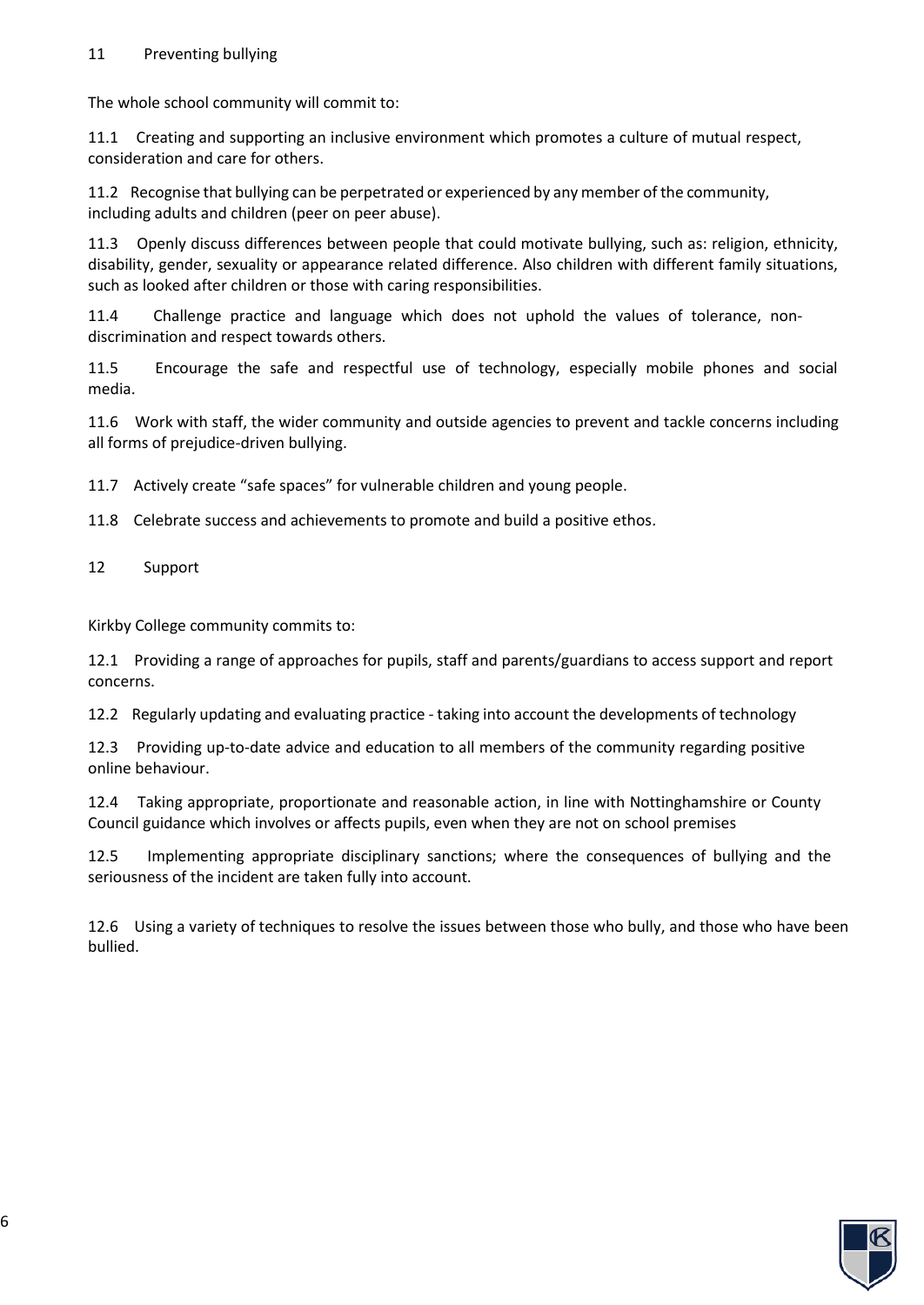The school will provide opportunities to:

13.1 Train all staff, including: teaching staff, support staff (e.g. administration staff, lunchtime support staff and site support staff) and pastoral staff, to identify all forms of bullying and take appropriate action, following the respective academy policy and procedures (including recording and reporting incidents).

13.2 Update staff on the latest research and publications around all forms of bullying and exploitation (including, for example - Online, peer-on-peer, Child Sexual Exploitation and County Lines), within the context of contextual safeguarding.

13.3 Consider a range of approaches for addressing bullying throughout the curriculum and other activities, such as: through displays, assemblies, peer support, the academy/student council.

13.4 To develop pupils' social and emotional skills, including building their resilience and selfesteem through a detailed tutoring programme, a comprehensive Relationships, Sex and Health Education, Character Education offer and / or a robust PSHE curriculum.

14 Involvement of pupils

The school will:

14.1 Ensure that pupils understand and are clear about the part they have to play to prevent bullying.

14.2 Regularly canvas children and young people's views on the extent and nature of bullying.

14.3 Ensure that all pupils know how to express worries and anxieties about bullying.

14.4 Ensure that all pupils are aware of the range of sanctions which may be applied against those engaging in bullying.

14.5 Publicise the details of internal support, as well as external helplines and websites.

14.6 Offer support to pupils who have been bullied and to those who are bullying in order to address the problems they have.

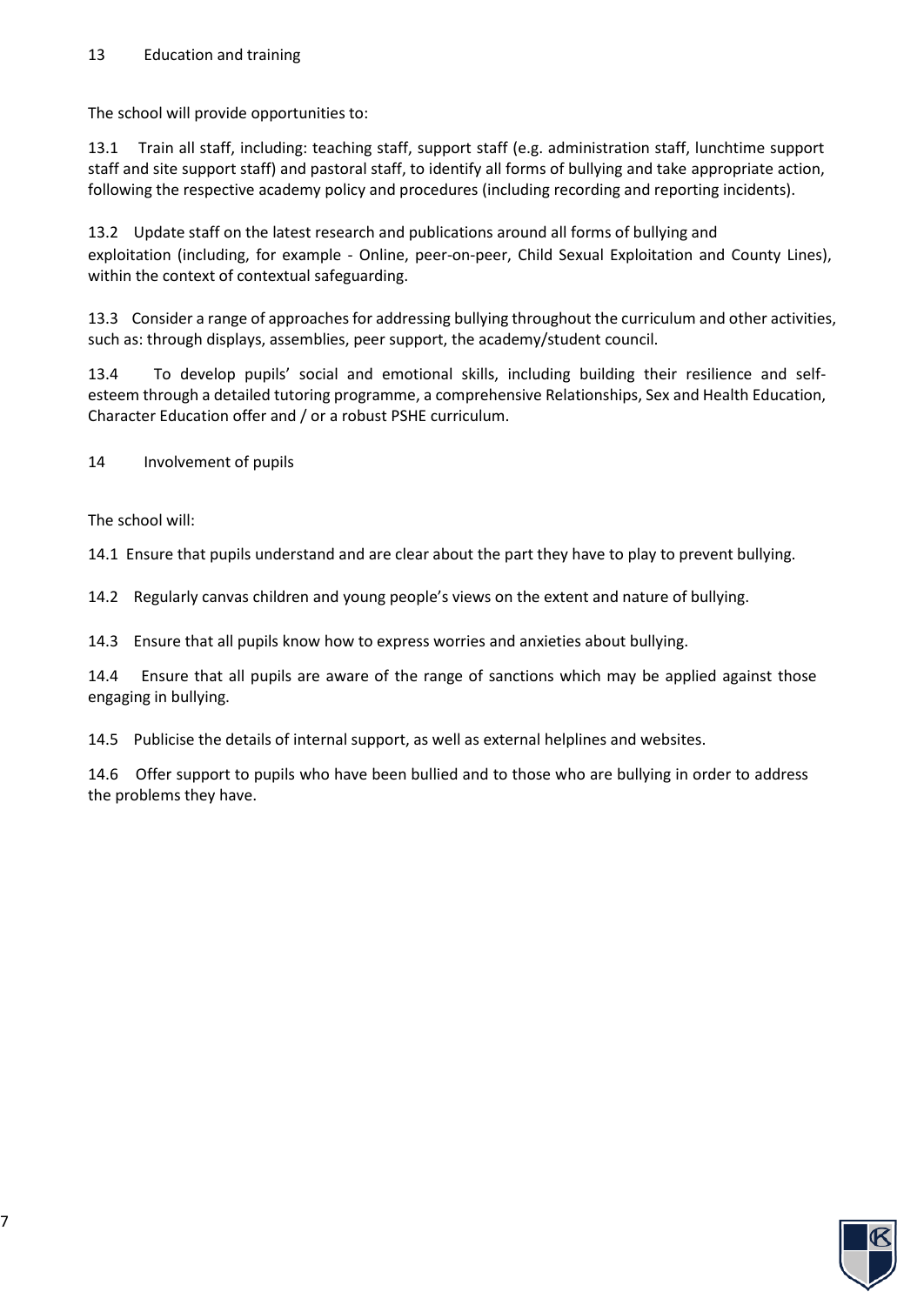15 Involvement and liaison with parents and guardians (including complaints procedure)

The school will:

15.1 Ensure that key information about bullying is available to parents/guardians in a variety of formats.

15.2 Ensure all parents/guardians know who to contact if they are worried about bullying.

15.3 Work with all parents/guardians and the local community to address issues beyond the academy gates that give rise to bullying.

15.4 Ensure that parents work to role model positive behaviour for pupils, both on and offline.

15.5 Ensure all parents/guardians know about the school complaints procedure, how to use it effectively and how to raise concerns in an appropriate manner.

16 Useful links and supporting organisations

Anti-Bullying Alliance[: www.anti-bullyingalliance.org.uk](http://www.anti-bullyingalliance.org.uk/)  Childline: [www.childline.org.uk](http://www.childline.org.uk/) Family Lives[: www.familylives.org.uk](http://www.familylives.org.uk/)  Kidscape[: www.kidscape.org.uk](http://www.kidscape.org.uk/)  MindEd[: www.minded.org.uk](http://www.minded.org.uk/)  NSPCC[: www.nspcc.org.uk](http://www.nspcc.org.uk/) The BIG Award[: www.bullyinginterventiongroup.co.uk](http://www.bullyinginterventiongroup.co.uk/)

PSHE Association[: www.pshe-association.org.uk](http://www.pshe-association.org.uk/) Restorative Justice Council: [www.restorativejustice.org.uk](http://www.restorativejustice.org.uk/)  The Diana Award: [www.diana-award.org.uk](http://www.diana-award.org.uk/)  Victim Support[: www.victimsupport.org.uk](http://www.victimsupport.org.uk/)  Young Minds: [www.youngminds.org.uk](http://www.youngminds.org.uk/)  Young Guardians: [www.youngguardians.net](http://www.youngguardians.net/)

Restorative Justice Council: [www.restorativejustice.org.uk/restorative-practice-schools](http://www.restorativejustice.org.uk/restorative-practice-schools)

Anti-Bullying Alliance Cyberbullying and children and young people with SEN and disabilities:

[www.cafamily.org.uk](http://www.cafamily.org.uk/)

Cyberbullying Childnet International: [www.childnet.com](http://www.childnet.com/)  Digizen[: www.digizen.org](http://www.digizen.org/) Internet Watch Foundation: [www.iwf.org.uk](http://www.iwf.org.uk/)  Think U Know[: www.thinkuknow.co.uk](http://www.thinkuknow.co.uk/) UK Safer Internet Centre: [www.saferinternet.org.uk](http://www.saferinternet.org.uk/) UK Council for Child Internet Safety (UKCCIS)[: www.gov.uk/government/groups/uk-council-for](http://www.gov.uk/government/groups/uk-council-for-childinternet-safety-ukccis)[childinternet-safety-ukccis](http://www.gov.uk/government/groups/uk-council-for-childinternet-safety-ukccis)

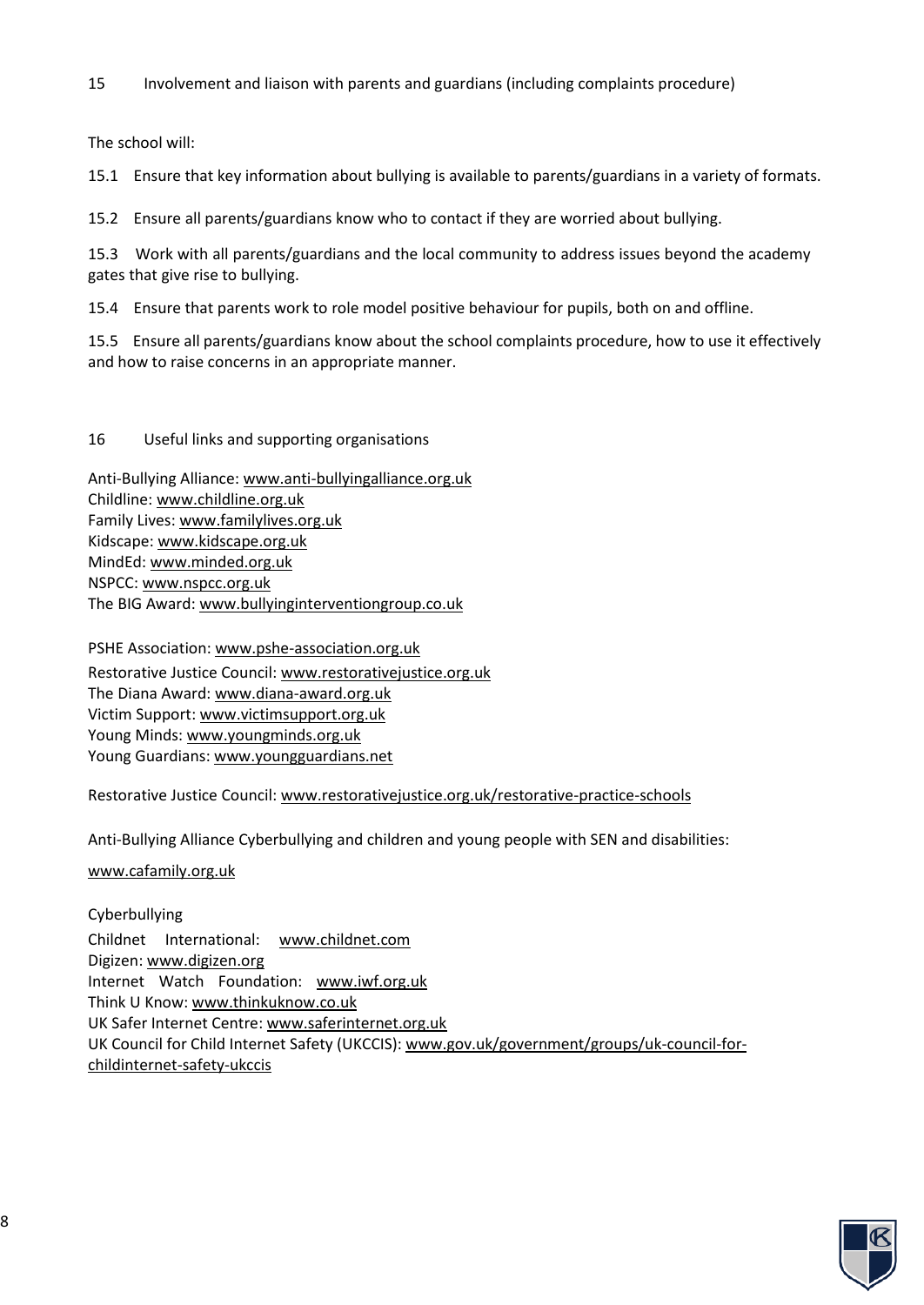Race, religion and nationality Anne Frank Trust: [www.annefrank.org.uk](http://www.annefrank.org.uk/)  Kick it Out: [www.kickitout.org](http://www.kickitout.org/) Report it: [www.report-it.org.uk](http://www.report-it.org.uk/)  Stop Hate: [www.stophateuk.org](http://www.stophateuk.org/)  Tell Mama: [www.tellmamauk.org](http://www.tellmamauk.org/) Educate against Hate: [www.educateagainsthate.com](http://www.educateagainsthate.com/)  Show Racism the Red Card: [www.srtrc.org/educational](http://www.srtrc.org/educational) 

Gender / sexual identity Barnardos LGBT Hub: www.barnardos.org.uk/what\_we\_do/our\_work/lgbtq Metro Charity[: www.metrocentreonline.org](http://www.metrocentreonline.org/) EACH[: www.eachaction.org.uk](http://www.eachaction.org.uk/) Proud Trust[: www.theproudtrust.org](http://www.theproudtrust.org/) Academys Out: www.academys-out.org.uk Stonewall: [www.stonewall.org.uk](http://www.stonewall.org.uk/) 

Sexual harassment and sexual bullying

Ending Violence Against Women and Girls (EVAW): [www.endviolenceagainstwomen.org.uk](http://www.endviolenceagainstwomen.org.uk/)  A Guide for Schools: [www.endviolenceagainstwomen.org.uk/data/files/resources/71/EVAW-](http://www.endviolenceagainstwomen.org.uk/data/files/resources/71/EVAW-%20Coalition-AcademysGuide.pdf)[Coalition-AcademysGuide.pdf](http://www.endviolenceagainstwomen.org.uk/data/files/resources/71/EVAW-%20Coalition-AcademysGuide.pdf)

Disrespect No Body: [www.gov.uk/government/publications/disrespect-nobody-campaign-posters](http://www.gov.uk/government/publications/disrespect-nobody-campaign-posters)  Anti-bullying Alliance: advice for academy staff and professionals about developing effective antibullying practice in relation to sexual bullying: [www.anti-bullyingalliance.org.uk/tools-information/all](http://www.anti-bullyingalliance.org.uk/tools-information/all-about-bullying/sexualand-gender-related)[about-bullying/sexualand-gender-related](http://www.anti-bullyingalliance.org.uk/tools-information/all-about-bullying/sexualand-gender-related)

Note: Additional links can be found in 'Preventing and Tackling Bullying' (July 2017):

[www.gov.uk/government/publications/preventing-and-tackling-bullying](http://www.gov.uk/government/publications/preventing-and-tackling-bullying)